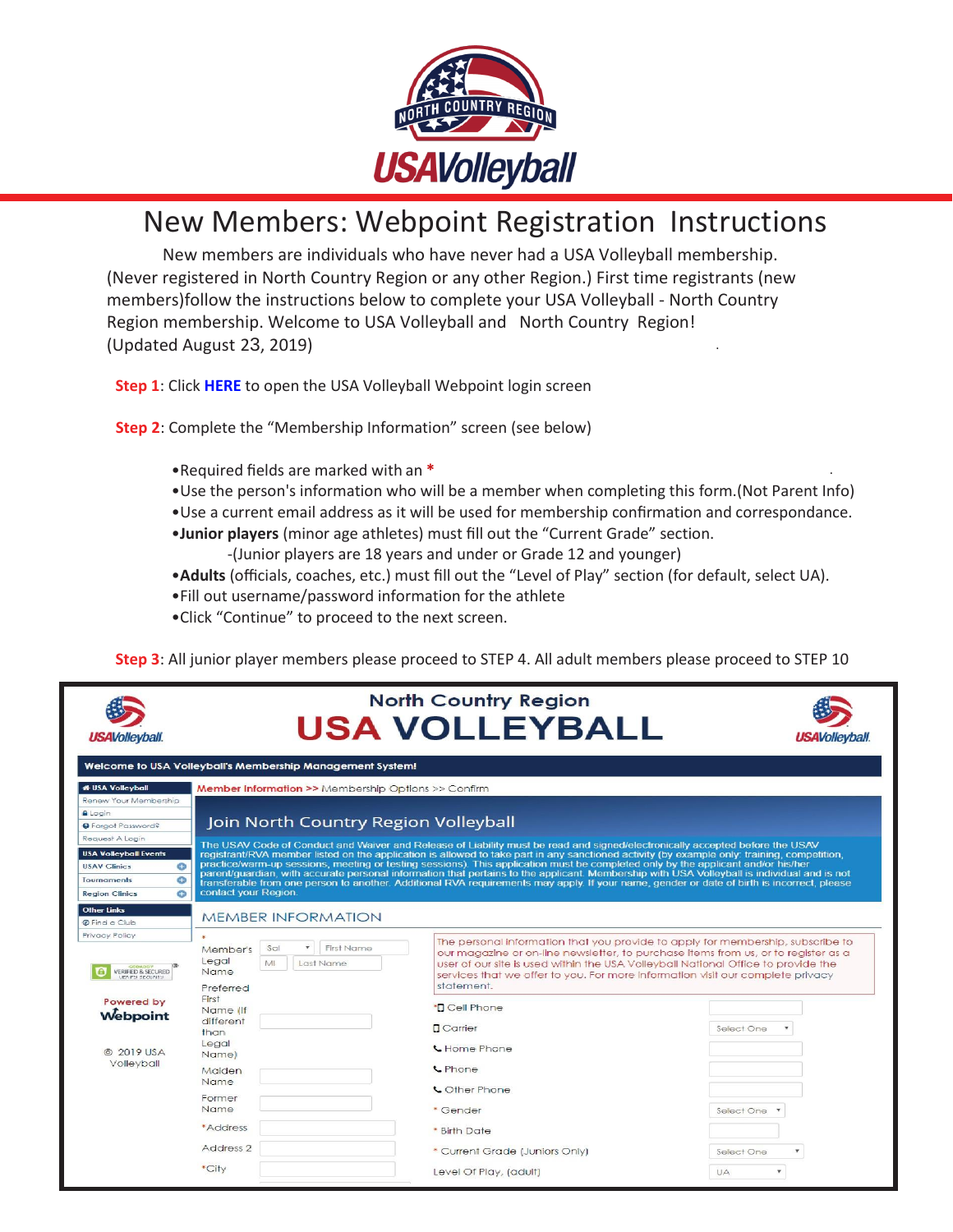## **Junior Player Section**

**Step 4:** Complete the "Membership Options" screen

•Verify membership information, click the edit button to change any information.

•Select UNDECIDED for your club. DO NOT SELECT A CLUB before committing to a club.

-Once committed to a club, the member can login and update this section. Once a club has been selected, it can not be changed without assistance from North Country Region.

•Please note USA Volleyball provides no refunds.

•Enter parent/guardian information, be sure to use a valid email address.

•Complete the "USAV Participant Information" section only if interested in coaching or officiating.

•Click Submit to proceed to the "Confirm" screen.

**Step 5:** Verify "Membership Information"

•Click "edit" to make changes to a membership type, dates, or price.

•Check the "High Performance Donation" box to make a donation to the program.

**Step 6:** Verify "Membership Information" and "Parent/Guardian" information

•Click "edit" to make changes to member information or parent/guardian information.

•Note that the parent/guardian MUST read and accept terms on behalf of the minor.

**Step 7:** Complete the "Correspondence Information" section

#### **North Country Region RECOMMENDS opting in for communicationsto stay up to date withUSA Volleyball andRegionNews. Check the box forUSAVolleyball and Region.**

•These communications include: emails and newsletters from USA Volleyball, USA Volleyball's "On Court" Digital Magazine and updates from North Country Region.

•Uncheck communications to opt out of receiving. Opting out includes communications from USA Volleyball and the On Court Digital Magazine, North Country Region, and 3rd Parties.

**Step 8:** Complete the "Payment Info," "USAV Waiver Info" and "User Agreement" sections

•Select a payment method and fill in appropriate blanks.

-To finalize membership immediately, use a credit card for payment.

•Click and read the USAV Waiver & Release of Liability and check box to agree to terms.

-Open link, checking the box is the electronic signature for this document.

•Click and read the USAV Participant Code of Conduct and check box to agree to the terms. -Open link, checking the box is the electronic signature for this document.

•Read the "User Agreement" portion (in red) and check the box to agree to the terms. -If the member is a minor, use the parent/guardian's information. -Checking box is the electronic signature for this document.

- •Click "Confirm" to finalize registration.
- •Enter Driver's License or last four digits of Social Security Number.

**Step 9:** Click "OK" in the pop-up dialogue box to submit application.

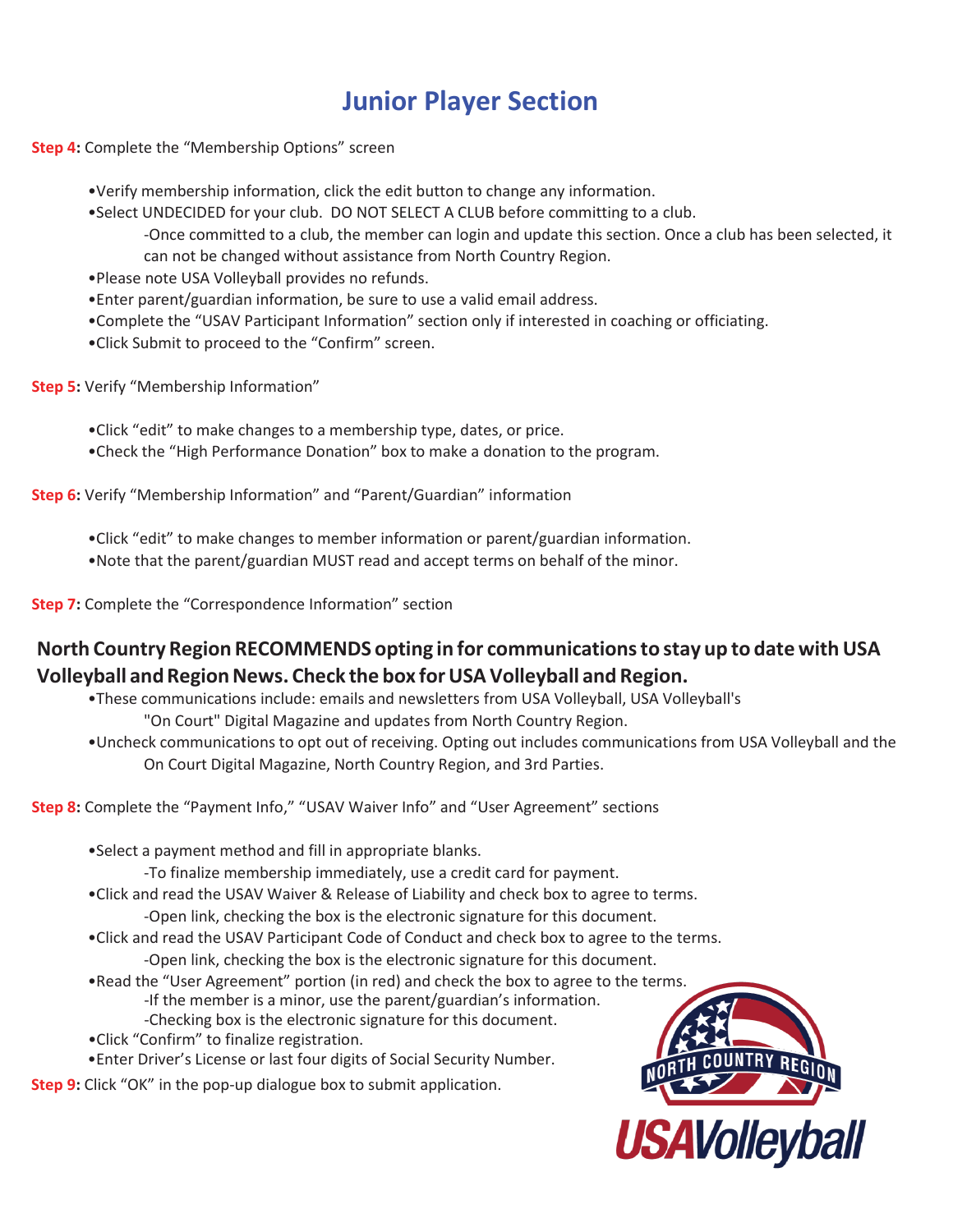## **Coaches, Officials, Chaperones, Club Directors, Admin Section**

**Step 10:** Complete the "Member Information" and "Membership Type" sections

- •Click "edit" to make changes to membership information.
- •Select UNDECIDED for your club. DO NOT SELECT CLUB unless working for a USA Volleyball active club.
	- -Officials will select NCR Officials for club affiliation.

-Once selected to a club, login and update this section. Once a club has been selected, it can not be changed without assistance from North Country Region.

- •Choose a membership type from a list of available adult membership options.
	- -Please note, USA Volleyball provides no refunds.

**Step 11:** Complete the "USAV Participant Information" section by checking all that apply.

- •If coaching or working with junior athletes, check the appropriate junior program role(s). -When selecting a junior program role, there may be a requirement to submit a background screening authorization if USA Volleyball background screen is not current or will expire during the season.
- •For adult players or coaches, check the appropriate adult team role.
	- -When selecting an adult team role there will be NO interaction with junior players.
- •Officials select the appropriate unaffiliated individual role.
	- -To officiate junior events, a background screening authorization is required.
- •Tournament directors select the appropriate unaffiliated individual role
	- -To direct junior tournaments, a background screening authorization is required.
- •PAVO officials select the PAVO official box.
- •Team Chaperones and "Other Adult Roles" check the unaffilliated adult box.
- •Click "submit" once completed with selecting appropriate team roles.

**Step 12:** Verify "Membership Information."

- •Click "edit" to make changes to a membership type, dates, or price.
- •Check the "High Performance Donation" box to donate to the program.
- •Officials have the option to purchase Extended Official's Insurance by checking the box

 \*The box will appear only **if PAVO selection box has not been checked**. PAVO officials already have extended insurance.

**Step 13:** Verify "Member Information" or click "edit" to make changes.

**Step 14:** Complete the "Correspondence Information" section.

#### **North Country Region RECOMMENDS opting in for communicationsto stay up to date with USA Volleyball and Region News. Check the box forUSAVolleyball and Region.**

- •These communications include: emails and newsletters from USA Volleyball, USA Volleyball "On Court" Digital Magazine and updates from North Country Region.
- •Uncheck communications to opt out of receiving. Opting out includes communications from USA Volleyball and the On Court Digital Magazine, North Country Region, and 3rd Parties.



### Step 15 & Step 16 on NEXT PAGE